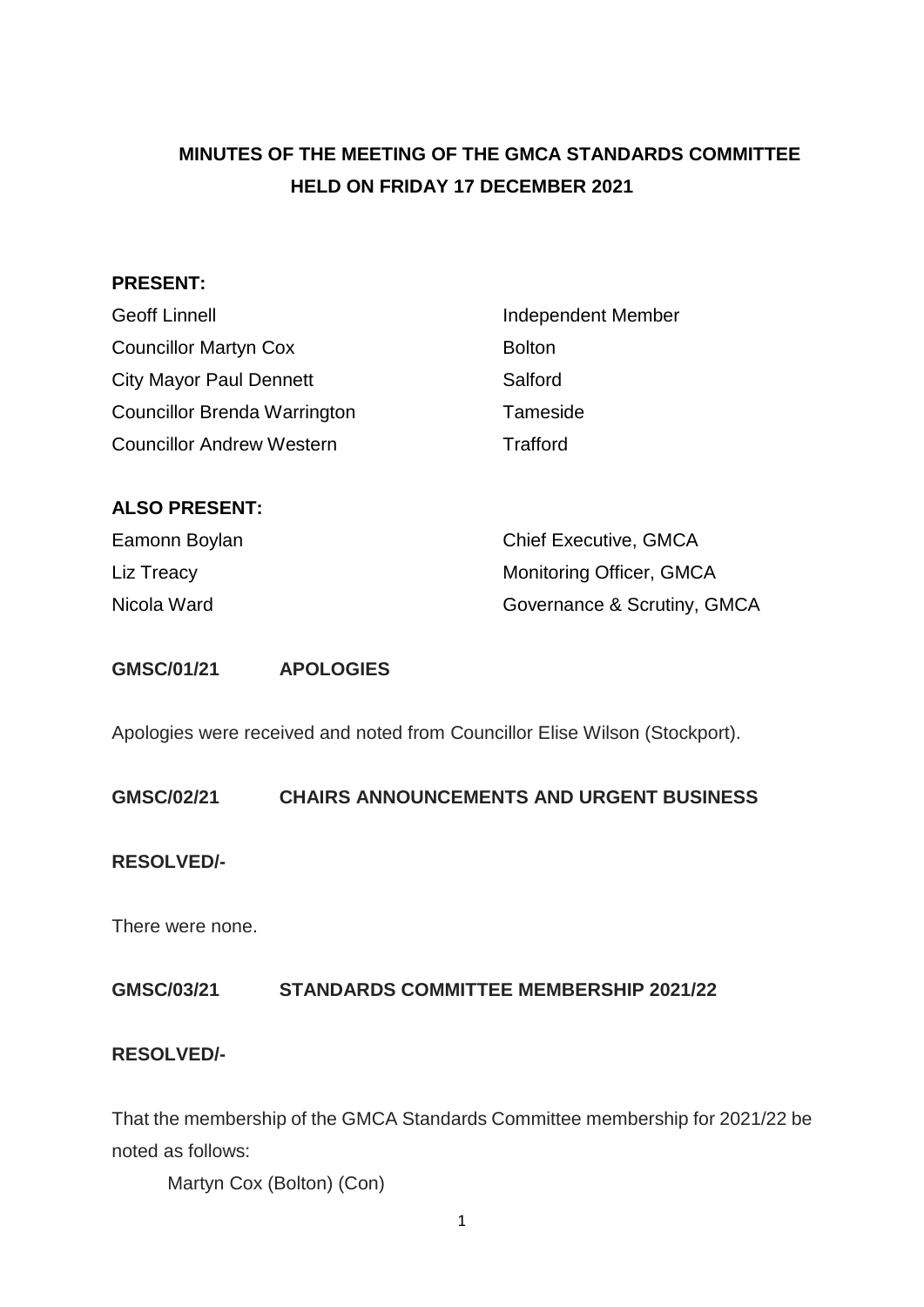Paul Dennett (Salford) (Lab) Elise Wilson (Stockport) (Lab) Andrew Western (Trafford) (Lab) Brenda Warrington (Tameside) (Lab) Geoff Linnell (Independent Member)

## **GMSC/04/21 STANDARDS COMMITTEE TERMS OF REFERENCE**

Members discussed the committee's membership arrangements following concerns that having one Independent Member may restrict its ability to carry out its functions if the Independent Member was unable to attend.

## **RESOLVED/-**

- 1. That the current Terms of Reference of the GMCA Standards Committee be noted.
- 2. That an additional Independent Member be sought, and the terms of reference amended accordingly.

**GMSC/05/21 DECLARATIONS OF INTEREST**

### **RESOLVED/-**

There were no declarations of interest.

# **GMSC/06/21 MINUTES OF THE GMCA STANDARDS COMMITTEE MEETING HELD ON 19 NOVEMBER 2020**

### **RESOLVED/-**

That the minutes of the GMCA Standards Committee meeting held on 19 November 2020 be approved.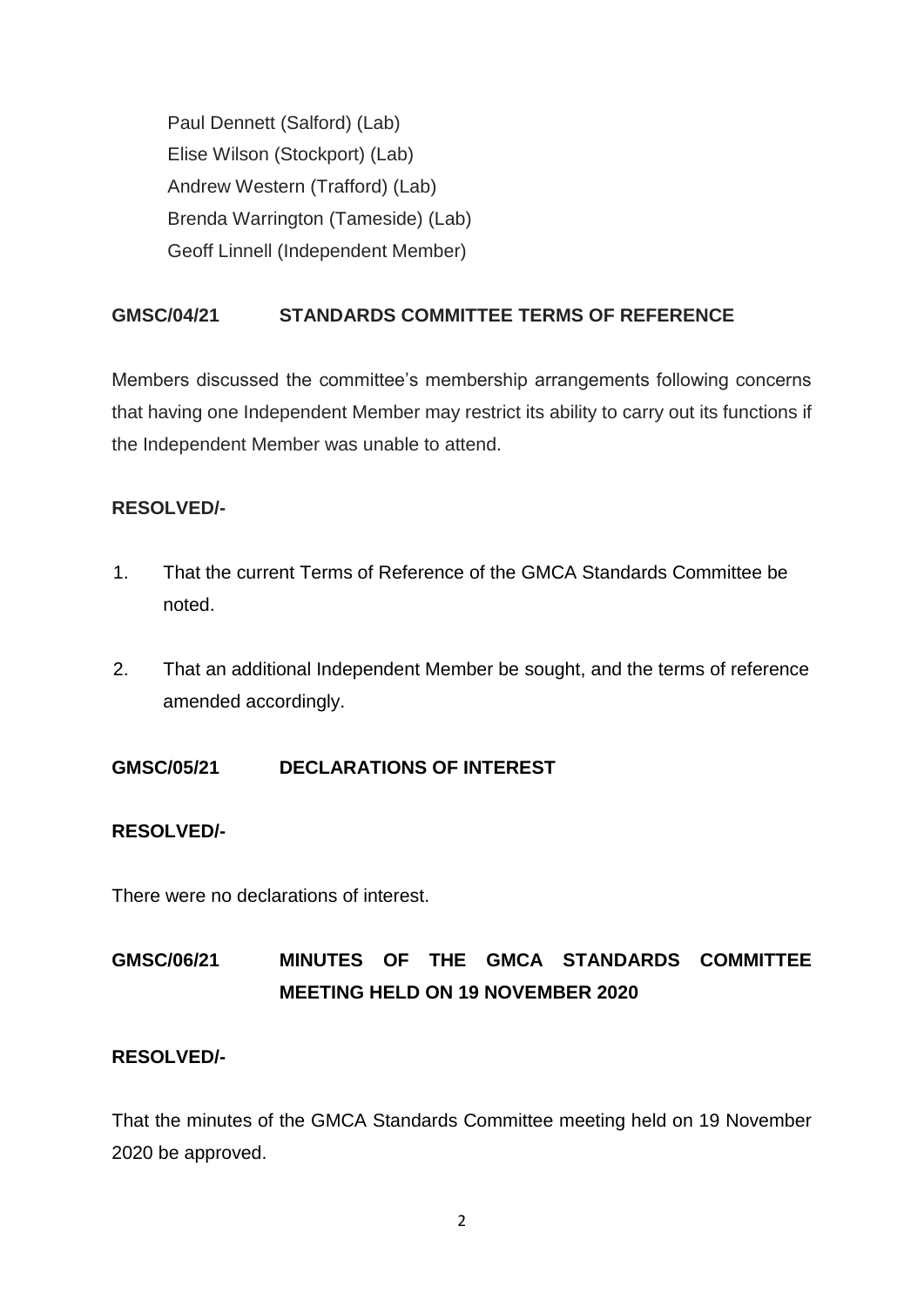## **GMSC/07/21 LGA MODEL CODE OF CONDUCT**

Liz Treacy, GMCA Monitoring Officer, took members through a report which updated Members on the publication of the Local Government Association Model Code of Conduct for Members.

Particular recommendations were brought to Members' attention, including the section that clarified when the Code would apply, the additional section on respect, and the procedure for declaring gifts and complying with sanctions. Members were informed that two local authorities within Greater Manchester had adopted the LGA's Model Code of Conduct and that the GMCA would follow the approach of the majority of the districts within the conurbation. The eight other districts had accepted the previous iteration of the LGA's Code of Conduct.

Members awaited the government's response to the Committee on Standards in Public Life's report and recommendations and agreed to review the Model Code of Conduct at a future meeting.

### **RESOLVED/-**

- 1. That the report be noted.
- 2. That consideration and recommendations regarding adoption of the LGA model code be deferred pending the receipt of central government's response to the Committee on Standards in Public Life recommendations and any legislative changes.

#### **GMSC/08/21 DECLARATION OF INTERESTS**

Nicola Ward, Senior Governance and Scrutiny Officer, took members through a report which set out the details of the current processes within the GMCA to publish declarations of interest in line with the requirements of the Localism Act 2011.